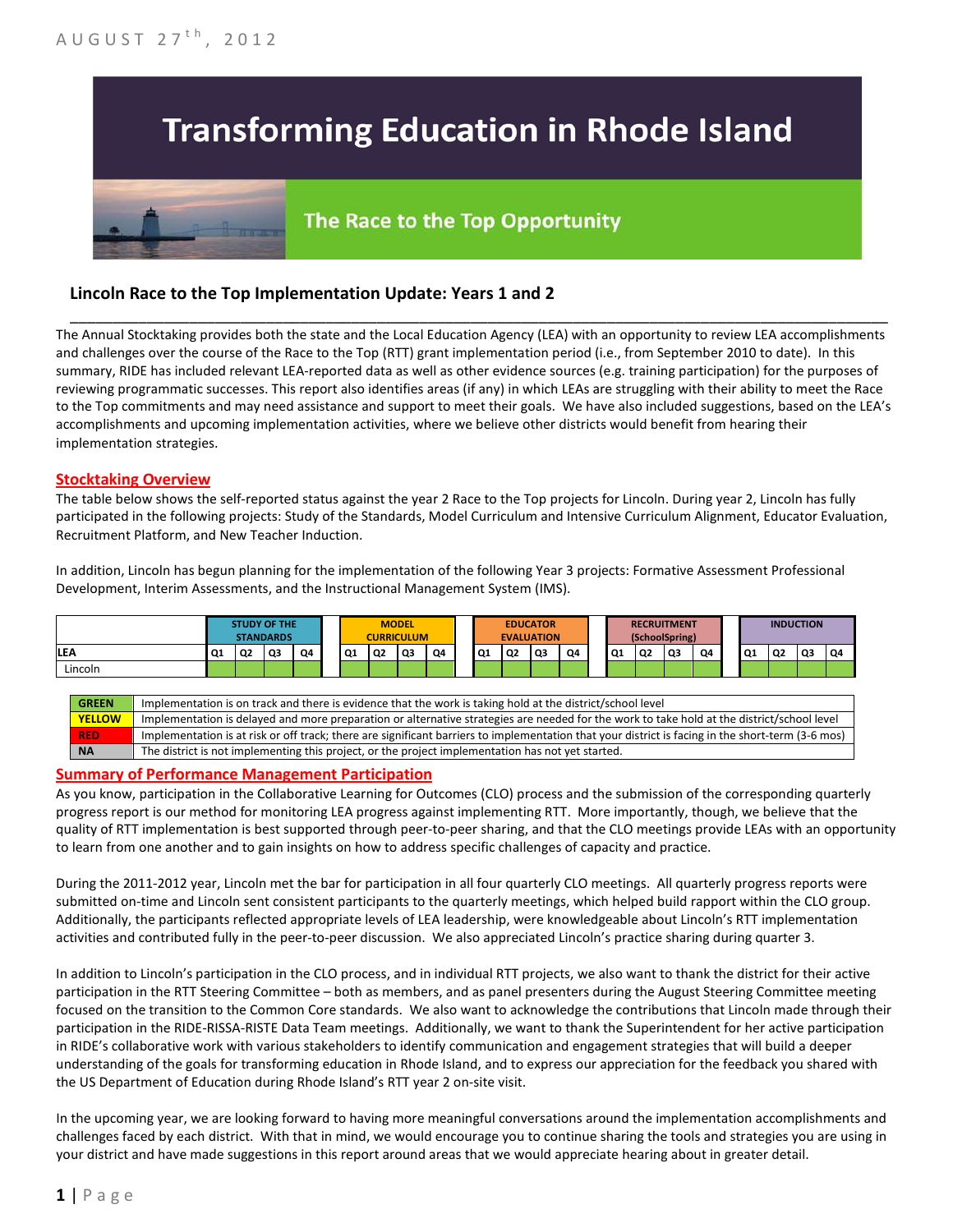#### **System of Support 1: Standards and Curriculum**

As of July 2012, Lincoln is on-track against the System of Support 1 year 1 and year 2 commitments and tasks for Race to the Top, reflected in the tables below. Based on the quarterly progress reports submitted by Lincoln, we have assessed the district as 'on track', 'delayed' or 'off track/at risk' on each task utilizing the criteria described on page 1 of this report.

| <b>Study of the Standards</b>                                   | Year 1:<br>SY10-11 | Year 2:<br>SY11-12 |  |
|-----------------------------------------------------------------|--------------------|--------------------|--|
| Identify educators to participate in the Study of the Standards | $V^*$              |                    |  |
| Specify names and invite participants                           |                    |                    |  |
| Coordinate schedule with RIDE for all participants              |                    |                    |  |
| Complete planned educator training                              | Λ                  | ∧                  |  |

*\*Please note: the 'x' in the above table represents the anticipated completion timeline set by RIDE, not when the district completed the task.*

| Intensive Curriculum Alignment and Model Curriculum Development                                                                                                                                                                                           |   |   | Year 2:<br>SY11-12 |
|-----------------------------------------------------------------------------------------------------------------------------------------------------------------------------------------------------------------------------------------------------------|---|---|--------------------|
| Develop and communicate a multi-year Transition Plan for the Common Core State Standards implementation, including clear<br>expectations for school level transition benchmarks and a plan for developing a curriculum aligned to the CCSS in grades K-12 |   |   | χ                  |
| Identify opportunities for educators to work collaboratively to deepen understanding of CCSS (e.g. Common Planning Time, grade<br>level team, department meetings, faculty meetings)                                                                      |   |   | χ                  |
| Conduct analyses of each core curricula to ensure that each is aligned to standards, guaranteed and viable                                                                                                                                                | X |   |                    |
| Identify which, if any, curriculum development is needed as well as the method by which curriculum will be developed (i.e. Model<br>Curriculum with the Charles A. Dana Center, through an LEA cohort, or individually)                                   |   |   |                    |
| Create implementation plan, including the identification of aligned resources, to support roll out of new curricula                                                                                                                                       |   | x | χ                  |
| Develop curriculum aligned to the Common Core State Standards, including participation in Dana Center curriculum writing and<br>leadership sessions (if applicable)                                                                                       |   | x | χ                  |

As noted in Lincoln's quarterly progress reports, the district sent 151 educators (including both teachers and administrators) to the Study of the Standards training sessions which exceeded their RTT goals (i.e. 4 per building). Lincoln also distributed the Standards guidebooks to all teachers at the start of the year.

To encourage teacher engagement in the transition to the Common Core State Standards (CCSS), Lincoln chose to supplement the Race to the Top funded Study of the Standards sessions using Title II funds, which allowed more teachers per school to be trained in the ELA and math standards. At the start of the year, Lincoln developed a plan to transition to the CCSS and, in that plan, identified the resources and assessments needed to support that transition. Additionally, the district has attended supplemental professional development geared towards increasing readiness to transition through focusing on text complexity, developing text-dependent questions, and deepening understanding of the mathematics standards.

Lincoln has made significant progress against implementing a guaranteed and viable curriculum aligned to the new Common Core State Standards. During the 2011-2012 school year, Lincoln worked with several other districts and the Dana Center to create a K-12 mathematics model curriculum which will be implemented in the 2012-2013 school year. Lincoln also worked with the Dana Center to create a science curriculum aligned to the science Grade Span Expectations (GSEs), and aligned to the CCSS literacy content standards. To support implementation of the common core mathematical practices (e.g. integrating math journals as part of the assessment process), Lincoln contracted with a math consultant who provided on-site professional development for teachers. RIDE is pleased to note that Lincoln was awarded grant funding to work with a consortium of districts to develop resources that will further their work on an aligned ELA curriculum. Lincoln also indicated that they are in the process of revising the K-5 report cards to align to the CCSS.

In their quarterly progress reports, Lincoln noted that they have encountered the following challenges around this work:

- Limited funding to allow all teachers to attend formal Study of the Standards sessions
- Limited funding to compensate for teacher time beyond the school day.
- Reluctance of teachers to spend time out of the classroom due to accountability embedded in the evaluation system
- Teachers who have attended study of the standards sessions are needed to facilitate a similar training for grade level teams
- Time for teachers to sort through the many CCSS resources.
- A great deal of teacher stress resulting from the rapid implementation of all the RTT initiatives.

We want to commend Lincoln on their collaboration (both in-district and cross-district) around resources and strategies that will deepen educator understanding of the new Common Core State Standards and accelerate the implementation of the new standards at the classroom level. Lincoln has, on several occasions, shared their progress and approach with other stakeholders; we believe that the sharing of those practices will accelerate the transition to the common core for all districts involved in this important work. In that spirit, we hope that you will take the opportunity to share the curriculum materials you are developing with your fellow CLO colleagues during upcoming meetings, or with all districts through the Instructional Improvement System (IMS).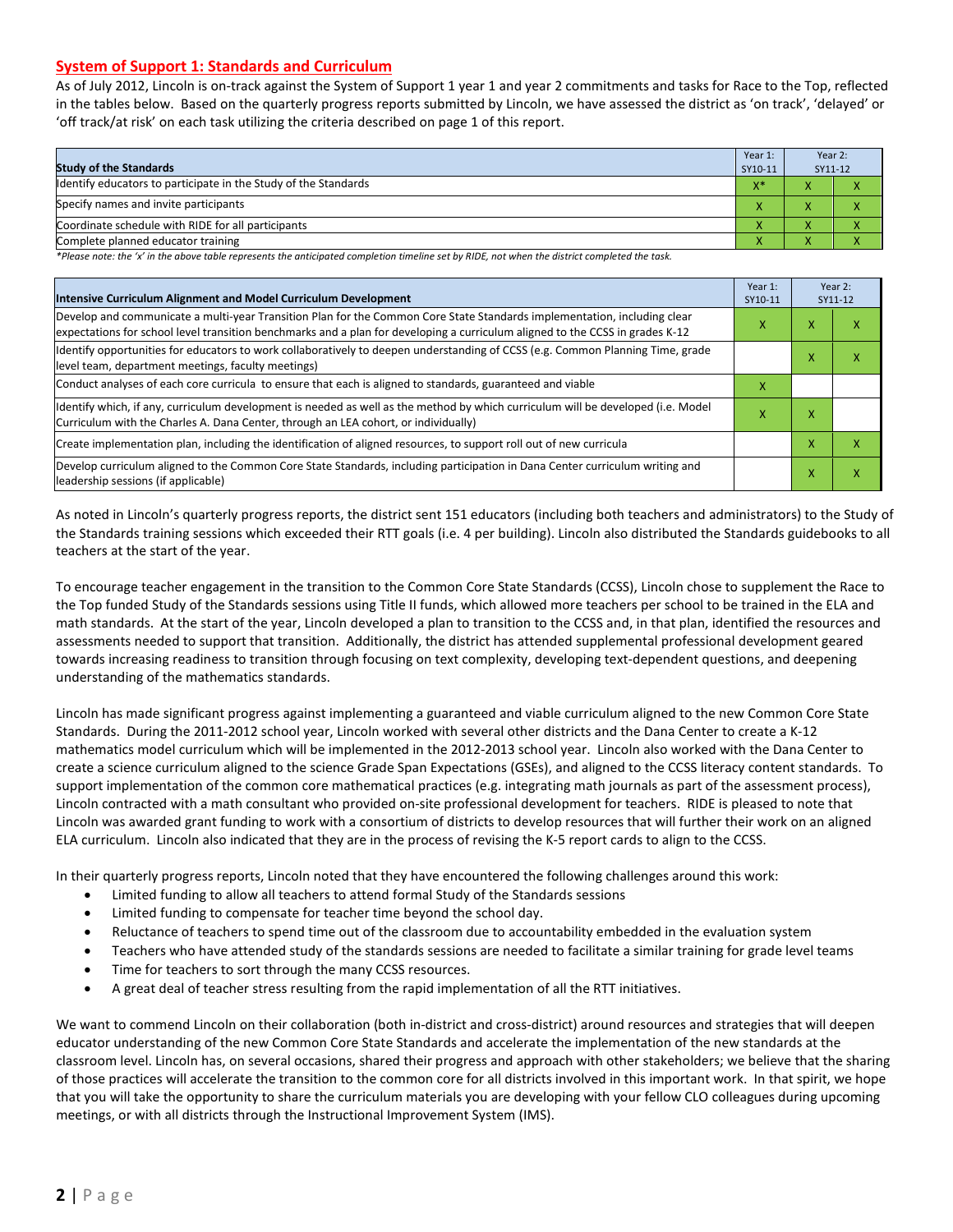#### **System of Support 2: Instructional Improvement Systems**

As of July 2012, Lincoln is on-track against the System of Supports 2 year 1 and 2 commitments and tasks for Race to the Top. We also want to thank the district for their participation in the RISSA-RISTE-RIDE Data Team meetings, which have helped inform RIDE's implementation strategy for the RTT Data Systems.

Lincoln indicated to RIDE that they will implement the Formative Assessment professional development during the upcoming school year, and the district has registered to attend facilitator orientation training. RIDE anticipates that the district will also implement the Interim Assessments, and would like to remind the districts that they should register to attend training on the administration and scoring of the Interim Assessments, which will take place in September 2012.

Additionally, the district has attended training sessions on the Instructional Management System (IMS) Primary (Pinnacle) and RtI (Exceed) platforms. In the upcoming weeks, RIDE will be providing refresher trainings on all components of the IMS. We encourage all districts that plan to implement the IMS during the upcoming school year to consider sending applicable staff members to those sessions.

RIDE would like to remind the district that several crucial steps must be taken before the district can implement any of the RTT data systems (including the EPSS and IMS). Additionally, some functionality in the Instructional Management System is dependent upon the timely submission of Teacher-Course-Student data. For questions or concerns, contact [helpdesk@RIDE.ri.gov](mailto:helpdesk@RIDE.ri.gov)

In the upcoming CLO sessions, we look forward to hearing about the successes and challenges that Lincoln has encountered while implementing these systems, as well as the district's progress around building teacher engagement in the various IMS tools and resources. Additionally, for those participating in the 'Data Use' professional development, we would be interested in hearing some of the strategies that Lincoln has learned around deepening collaboration around data and using data to change instructional outcomes.

| <b>Formative Assessment Online Professional Development Modules</b>                                                                                                                                      | Year 1:<br>SY10-11 | Year 2:<br>SY11-12 |
|----------------------------------------------------------------------------------------------------------------------------------------------------------------------------------------------------------|--------------------|--------------------|
| Create multivear plan for implementation of formative assessment PD modules, including the process and timelines by which all<br>educators will participate in the formative assessment training modules |                    |                    |
| Ildentify facilitators who will support the implementation of formative assessment practices in daily instruction                                                                                        |                    |                    |

| <b>Instructional Management System (IMS)</b>                                                                                                                                                                                           | Year 1:<br>SY10-11                            |   | Year 2:<br>SY11-12 |
|----------------------------------------------------------------------------------------------------------------------------------------------------------------------------------------------------------------------------------------|-----------------------------------------------|---|--------------------|
| Designate an LEA data steward to support decision making around data collections and systems implementation and to provide input<br>and feedback on data initiatives through designated representatives                                | <b>Identify</b><br><b>LEA Data</b><br>Steward | x |                    |
| Maintain data quality standards of local student information systems and upload local assessment data and program information as<br>required by RIDE in a timely manner                                                                |                                               |   |                    |
| Review the RIDE IMS Training Plan and develop a multivear training and implementation plan to provide all educators with access<br>and training on the system                                                                          |                                               |   | х                  |
| Based on IMS Training Plan guidance, register and attend training for Administrative Users (i.e. users who will maintain and configure<br>both the Primary IMS and RtI Module) and LEA Trainers (i.e. staff to be trained as trainers) |                                               |   | x                  |
| Following RIDE training, LEA Administrative Users and LEA Trainers configure the IMS for educator use and to provide end users with<br>access and training needed to utilize the IMS for daily activities                              |                                               |   |                    |

| <b>Interim Assessments</b>                                                                                                                                                              | Year 1:<br>SY10-11 | Year 2:<br>SY11-12 |
|-----------------------------------------------------------------------------------------------------------------------------------------------------------------------------------------|--------------------|--------------------|
| Identify method by which all educators will have access to interim assessments                                                                                                          |                    |                    |
| Develop timeline for training of all educators in the use of interim assessments utilizing train-the-trainer model                                                                      |                    |                    |
| Develop protocols or expectations regarding the use of interim assessment to inform instruction including timelines for<br>administration and process for scoring and reporting results |                    |                    |

| 'Data Use' Professional Development                                                                                                                                                                                                                                                     | Year 1:<br>SY10-11 |  | Year 2:<br>SY11-12 |
|-----------------------------------------------------------------------------------------------------------------------------------------------------------------------------------------------------------------------------------------------------------------------------------------|--------------------|--|--------------------|
| Complete a needs assessment survey indicating the use of and collaboration around data within schools and across the LEA                                                                                                                                                                |                    |  |                    |
| Based on RIDE implementation plan, determine the timing (i.e. Year 1, Year 2, or staggered across Year 1 and Year 2) of LEA<br>participation in 'Data Use' Professional Development and provide RIDE with the schools that will participate in Year 1 and/or Year 2<br>training cohorts |                    |  |                    |
| In coordination with RIDE, select 'Data Use' training dates for each cohort of schools, as applicable                                                                                                                                                                                   |                    |  | Year 1             |
| Ildentify and provide RIDE with the leadership team members from each school who will participate in the Year 1 and/or Year 2<br>training cohorts, as applicable                                                                                                                        |                    |  | Year 1             |

*\* Please note that, for this project, 'year 1' refers to cohort 1 taking place during the 2012-2013 school year, and 'year 2' refers to cohort 2 taking place during the 2013-2014 school year.*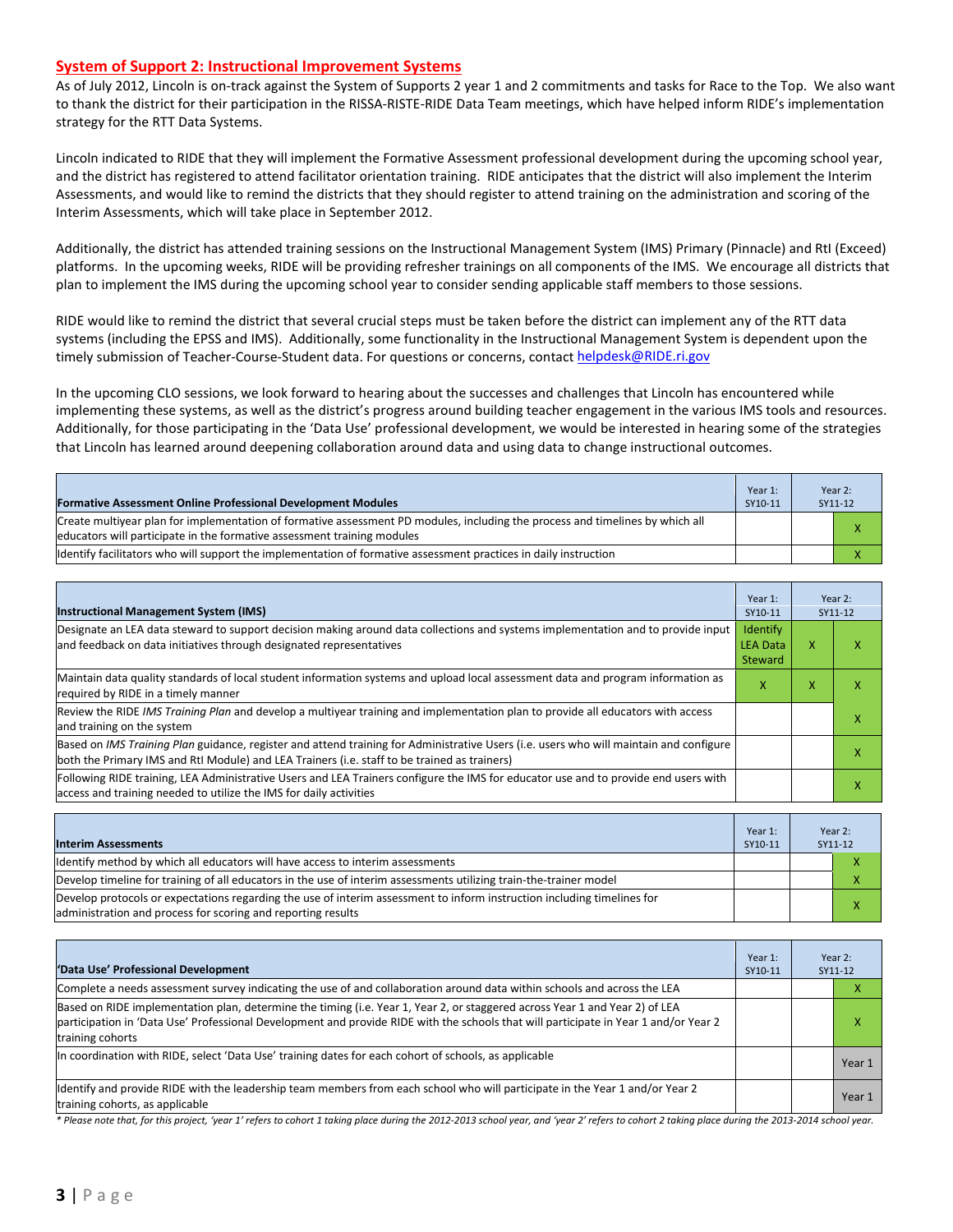#### **System of Support 3: Educator Effectiveness**

As of July 2012, Lincoln is on-track against the System of Support 3 year 1 and 2 commitments and tasks for Race to the Top.

| <b>Educator Evaluation</b>                                                                                                                                                                            |   |   | Year 2:<br>SY11-12 |
|-------------------------------------------------------------------------------------------------------------------------------------------------------------------------------------------------------|---|---|--------------------|
| Participate in educator evaluation model design, development and refinement feedback opportunities.                                                                                                   | x | X | x                  |
| Identify District Evaluation Committee members, responsible for monitoring the implementation of the system and providing<br>recommendations to LEA leadership teams.                                 |   |   | χ                  |
| Participate in field testing to support RI Model development                                                                                                                                          | X |   |                    |
| Identify individuals who will serve as primary and, if applicable, secondary/complementary evaluators                                                                                                 | x |   | X                  |
| Send all required evaluators to RIDE-provided evaluator training on model; Send evaluators and system administrators to training on<br>the Educator Performance Support System (EPSS) data system     | X | X | х                  |
| Examine LEA Policies and Contracts for Challenges; where applicable, consider memorandums of understanding or contract renewal<br>language which will support district implementation of evaluations. |   | X | х                  |
| Create a plan for the appropriate use of funds to support implementation of educator evaluation system.                                                                                               |   |   | x                  |
| Complete required RI Model components of educators and building administrator evaluations.                                                                                                            |   | x | x                  |
| Submit evaluation data and documentation (e.g. component and summative level ratings, verified rosters); provide other requested<br>linformation to support RIDE research and system improvement.     |   |   | х                  |

Based on their quarterly progress reports, Lincoln has implemented all components of the Rhode Island Model for teacher and building administrator evaluations and submitted final summative evaluation ratings to RIDE. Lincoln has also continued to leverage their district Teacher Evaluation Support Team (comprised of teachers, specialists, principals, central office staff, and union reps) that plan the implementation of the RIDE model together, which has been submitted to RIDE.

To support teacher understanding of the evaluation process, all Lincoln principals held evaluation overview sessions during orientation day meetings in August. The district also leveraged their RIDE-trained Intermediary Service Provider (ISP). The ISP held office hours in each of the buildings, and also assisted administrators and teachers with identification of non-observable evidence. All teachers received copies of the evaluation manual, and also were provided with electronic templates downloaded from the RIDE website to develop SLOs and professional growth plans. Additionally, throughout the course of the year, the district held numerous evaluation support sessions to assist teachers with the development of SLOs and professional growth plans, with short observations, non-observable evidence, end of the year conference expectations, and final evaluation scoring. The director of curriculum also created a webinar for teachers who could not attend certain support sessions. Finally, in preparation for the final conferences, the Evaluation Committee created a plan to support teachers who would not achieve a 'proficient' summative rating.

Lincoln attended all evaluation training modules offered by RIDE during the 2011-2012 school year. Currently, participants from the district are registered/ attended for the summer training. We want to remind the district that all personnel responsible for evaluating teachers and building administrators must attend Academy training during summer 2012, as well as two half-days of additional professional development taking place over the 2012-2013 school year in addition to online observation practice; personnel responsible for evaluating both teachers and building administrators (e.g., a principal who evaluates teachers and an assistant principal) are only required to attend the *Academy for Personnel Evaluating Teachers*.

In their quarterly progress report, Lincoln noted that they have encountered the following challenges around this work:

- The evaluation templates are not iPad compatible; RIDE must ensure materials work for a variety of technical applications
- Principals struggled to meet RIDE's suggested deadlines for long and short observations
- Lack of a negotiated contract made implementation of the evaluation process a challenge
- A district protocol or guidance must be developed as a support plan for struggling teachers
- Principals are having a difficult time being out of their schools

RIDE has appreciated Lincoln's collaboration and thought-partnership around the development and refinement of educator evaluation processes. Through their participation advisory committees, RIDE has received valuable feedback on model refinement and the cyclical evaluation process. We hope that this additional level of participation has been as beneficial to the district as it has been to RIDE. RIDE also appreciates that, during the quarter 3 CLO meeting, Lincoln shared the structures and processes they put in place to support the evaluation process. We hope that Lincoln continues to share the strategies and resources they are using to support their evaluation process during the upcoming CLO meetings.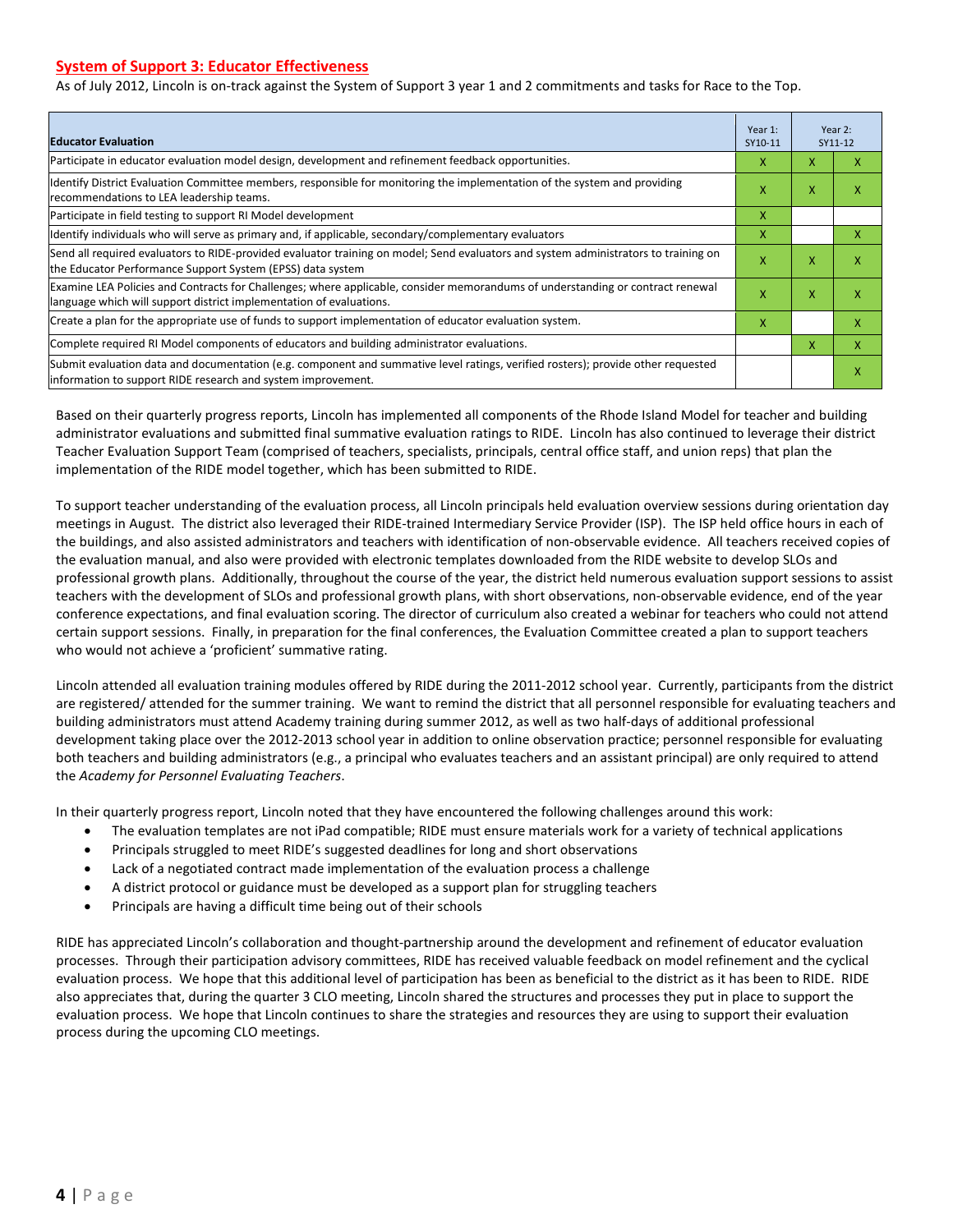#### **System of Support 4: Human Capital Development**

As of July 2012, Lincoln is on-track against the System of Support 4 year 1 and 2 commitments and tasks for Race to the Top.

| <b>Recruitment (SchoolSpring)</b>                                                            | Year 1:<br>SY10-11 |                          | Year 2:<br>SY11-12 |
|----------------------------------------------------------------------------------------------|--------------------|--------------------------|--------------------|
| Provide RIDE with feedback on the desired functionality of a state-wide recruitment platform |                    |                          |                    |
| Attend orientation sessions with selected vendor and train relevant personnel as needed      |                    | $\overline{ }$           |                    |
| (Post open positions using the state-wide Recruitment Platform (SchoolSpring)                |                    | $\overline{\phantom{a}}$ |                    |

| <b>Beginning Teacher Induction</b>                                                                                                                                            | Year 1:<br>SY10-11 |   | Year 2:<br>SY11-12 |
|-------------------------------------------------------------------------------------------------------------------------------------------------------------------------------|--------------------|---|--------------------|
| Provide RIDE with feedback around the proposed design of the Induction Coach program                                                                                          |                    |   |                    |
| If applicable, recommend potential Induction Coaches to RIDE                                                                                                                  |                    |   |                    |
| Review and revise hiring policies, timelines and processes in order to support appropriate and timely projections for anticipated hires<br>requiring induction coach services |                    |   | ⋏                  |
| Provide RIDE with list of beginning teachers who will receive Induction Coach support in a timely manner in order to ensure that all<br>beginning teachers have coaching      |                    |   |                    |
| Participate in RIDE-provided information opportunities in order to learn about induction coach program                                                                        | ^                  | ⋏ |                    |

In preparation for the upcoming school year, Lincoln continued their utilization of the SchoolSpring recruitment platform to recruit for open positions. In addition, the district has sent representatives to attend local job fairs to recruit for positions difficult to fill (math/science). Once all teachers are recalled from the layoff list, the hiring process will begin. Additionally, these hires will be subject to new assignment criteria that were developed during the negotiation process.

During the 2011-2012 school year, Lincoln had 4 beginning teachers which were supported by RIDE induction coaches. Additionally, RIDE would like to thank the district for their participation in the RIDE Induction Advisory Committee. The district's thoughtful contributions greatly supported RIDE's implementation planning, and we hope that it was as beneficial for the district as it was for RIDE. Similarly, we would like to acknowledge that Lincoln released one of its teachers to become a RIDE Induction Coach.

In their quarterly progress report, Lincoln noted that they have encountered the following challenges around this work:

- Lincoln is negotiating a new teacher contract
- Sustainability of the Induction Coach program after Race to the Top
- An increased number of district vacancies may lead to new hires who require additional induction coach support

In the upcoming CLO sessions, RIDE looks forward to engaging in a deeper conversation around the revisions that Lincoln and other LEAs have made to their hiring policies, timelines and processes in order to support broader human capital initiatives including recruitment of highly qualified and diverse candidates and providing data-driven induction support to beginning teachers.

The contents of this report were developed under a Race to the Top grant from the U.S. Department of Education. However, those contents do not necessarily represent the policy of the U.S. Department of Education, and you should not assume endorsement by the Federal Government.